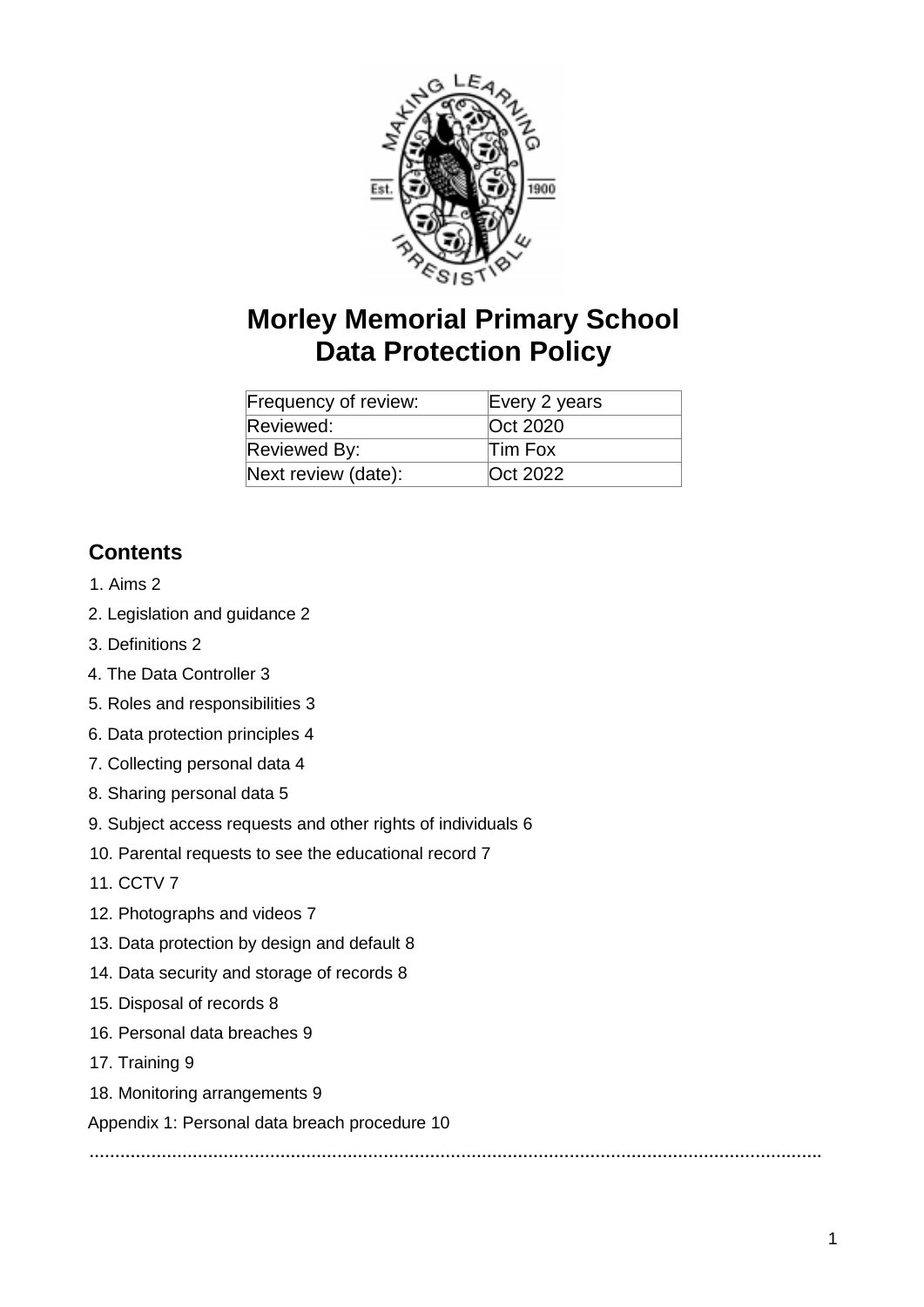# **1. Aims**

Morley Memorial aims to ensure that all personal data collected about staff, pupils, parents, governors, visitors and other individuals is collected, stored and processed in accordance with the General Data Protection Regulation (GDPR) and the expected provisions of the Data Protection Act 2018 (DPA 2018) as set out in the **Data Protection Bill**.

This policy applies to all personal data, regardless of whether it is in paper or electronic format.

# **2. Legislation and guidance**

This policy meets the requirements of the GDPR and the provisions of the DPA 2018. It is based on guidance published by the Information Commissioner's Office (ICO) on the GDPR and the ICO's code of practice for subject access requests.

It also reflects the ICO's code of practice for the use of surveillance cameras and personal information.

In addition, this policy complies with regulation 5 of the Education (Pupil Information) (England) Regulations 2005, which gives parents the right of access to their child's educational record.

### **3. Definitions**

### **Term Definition**

### **Personal data**

- Any information relating to an identified, or identifiable, individual.
- This may include the individual's:
	- Name (including initials)
	- Identification number
	- Location data
	- Online identifier, such as a username
- It may also include factors specific to the individual's physical, physiological, genetic, mental, economic, cultural or social identity.

#### **Special categories of personal data**

- Personal data which is more sensitive and so needs more protection, including information about an individual's:
	- Racial or ethnic origin
	- Political opinions
	- Religious or philosophical beliefs
	- Trade union membership
	- Genetics
	- Biometrics (such as fingerprints, retina and iris patterns), where used for identification purposes
	- Health physical or mental
	- Sex life or sexual orientation

#### **Processing**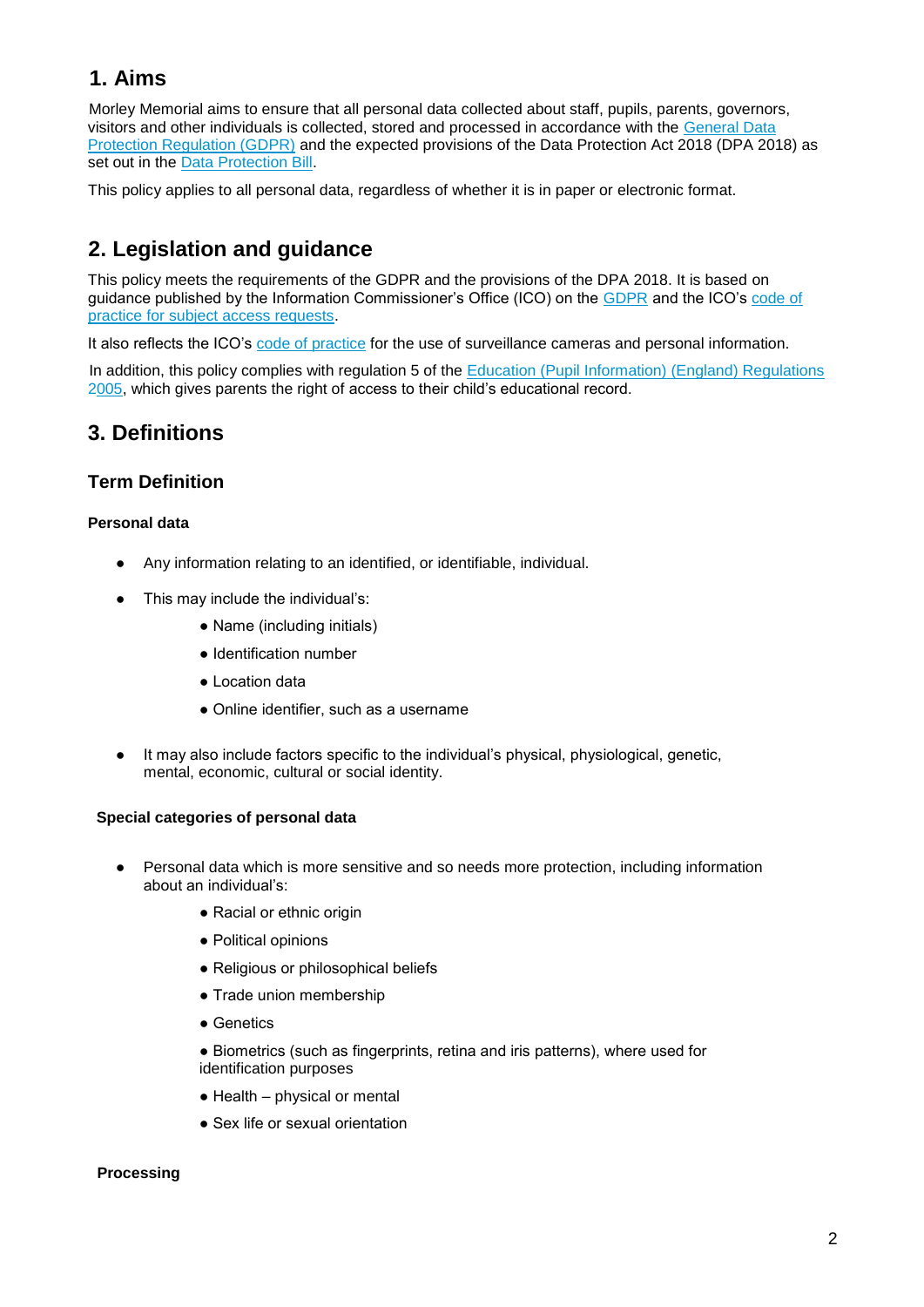- Anything done to personal data, such as collecting, recording, organising, structuring, storing, adapting, altering, retrieving, using, disseminating, erasing or destroying.
- Processing can be automated or manual.

#### **Data subject**

The identified or identifiable individual whose personal data is held or processed.

#### **Data controller**

● A person or organisation that determines the purposes and the means of processing of personal data.

#### **Data processor**

● A person or other body, other than an employee of the data controller, who processes personal data on behalf of the data controller.

#### **Personal data breach**

● A breach of security leading to the accidental or unlawful destruction, loss, alteration, unauthorised disclosure of, or access to personal data.

# **4. The Data Controller**

Morley Memorial processes personal data relating to parents, pupils, staff, governors, visitors and others, and therefore is a Data Controller.

Morley Memorial is registered as a Data Controller with the ICO and will renew this registration annually or as otherwise legally required.

# **5. Roles and responsibilities**

This policy applies to **all staff** employed by Morley Memorial, and to external organisations or individuals working on our behalf. Staff who do not comply with this policy may face disciplinary action.

### **5.1 Governing Body**

The Governing Body has overall responsibility for ensuring that Morley Memorial complies with all relevant data protection obligations.

### **5.2 Data Protection Officer**

The Data Protection Officer (DPO) is responsible for overseeing the implementation of this policy, monitoring our compliance with data protection law, and developing related policies and guidelines where applicable.

The DPO is also the first point of contact for individuals whose data Morley Memorial processes, and for the ICO.

Full details of the work our DPO carries out for the school can be found on the following link: https://theictservice.org.uk/service/are-you-still-concerned-about-gdpr/

Our DPO is Donna Flynn and she is contactable via dpo@theictservice.org.uk.

#### **5.3 Headteacher**

The Headteacher acts as the representative of the Data Controller on a day-to-day basis.

#### **5.4 All staff**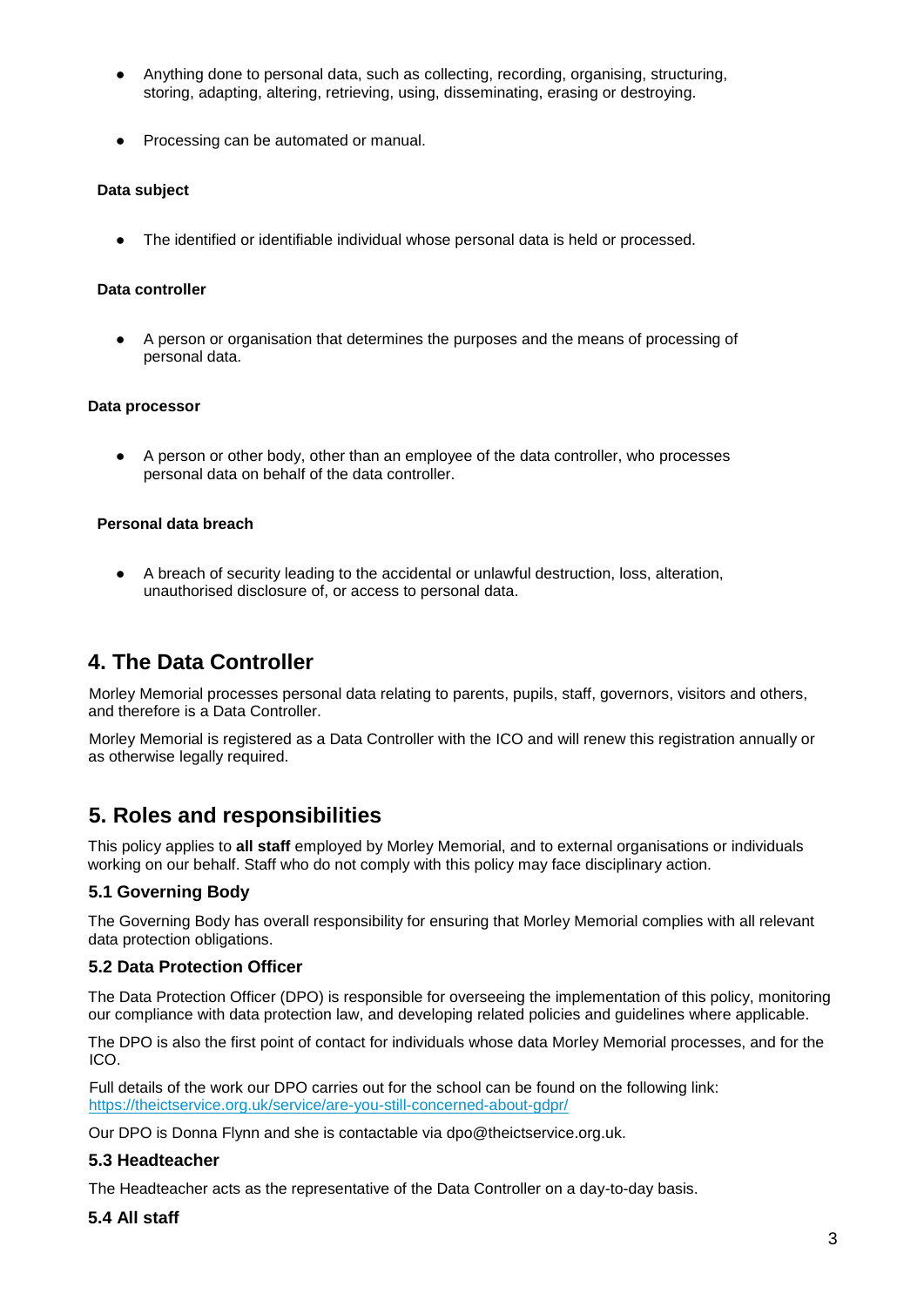Staff are responsible for:

- Collecting, storing and processing any personal data in accordance with this policy
- Informing the school of any changes to their personal data, such as a change of address
- Contacting the DPO in the following circumstances:
	- $\circ$  With any questions about the operation of this policy, data protection law, retaining personal data or keeping personal data secure
	- $\circ$  If they have any concerns that this policy is not being followed
	- $\circ$  If they are unsure whether or not they have a lawful basis to use personal data in a particular way
	- $\circ$  If they need to rely on or capture consent, draft a privacy notice, deal with data protection rights invoked by an individual, or transfer personal data outside the European Economic Area
	- o If there has been a data breach
	- $\circ$  Whenever they are engaging in a new activity that may affect the privacy rights of individuals
	- o If they need help with any contracts or sharing personal data with third parties

### **6. Data protection principles**

The GDPR is based on data protection principles that Morley Memorial must comply with.

The principles say that personal data must be:

- Processed lawfully, fairly and in a transparent manner
- Collected for specified, explicit and legitimate purposes
- Adequate, relevant and limited to what is necessary to fulfil the purposes for which it is processed
- Accurate and, where necessary, kept up to date
- Kept for no longer than is necessary for the purposes for which it is processed
- Processed in a way that ensures it is appropriately secure

This policy sets out how Morley Memorial aims to comply with these principles.

# **7. Collecting personal data**

#### **7.1 Lawfulness, fairness and transparency**

We will only process personal data where we have one of 6 'lawful bases' (legal reasons) to do so under data protection law:

- The data needs to be processed so that the school can **fulfil a contract** with the individual, or the individual has asked the school to take specific steps before entering into a contract
- The data needs to be processed so that the school can **comply with a legal obligation**
- The data needs to be processed to ensure the **vital interests** of the individual e.g. to protect someone's life
- The data needs to be processed so that the school, as a public authority, can perform a task **in the public interest,** and carry out its official functions
- The data needs to be processed for the **legitimate interests** of the school or a third party (provided the individual's rights and freedoms are not overridden)
- The individual (or their parent/carer when appropriate in the case of a pupil) has freely given clear **consent**

For special categories of personal data, we will also meet one of the special category conditions for processing which are set out in the GDPR and Data Protection Act 2018.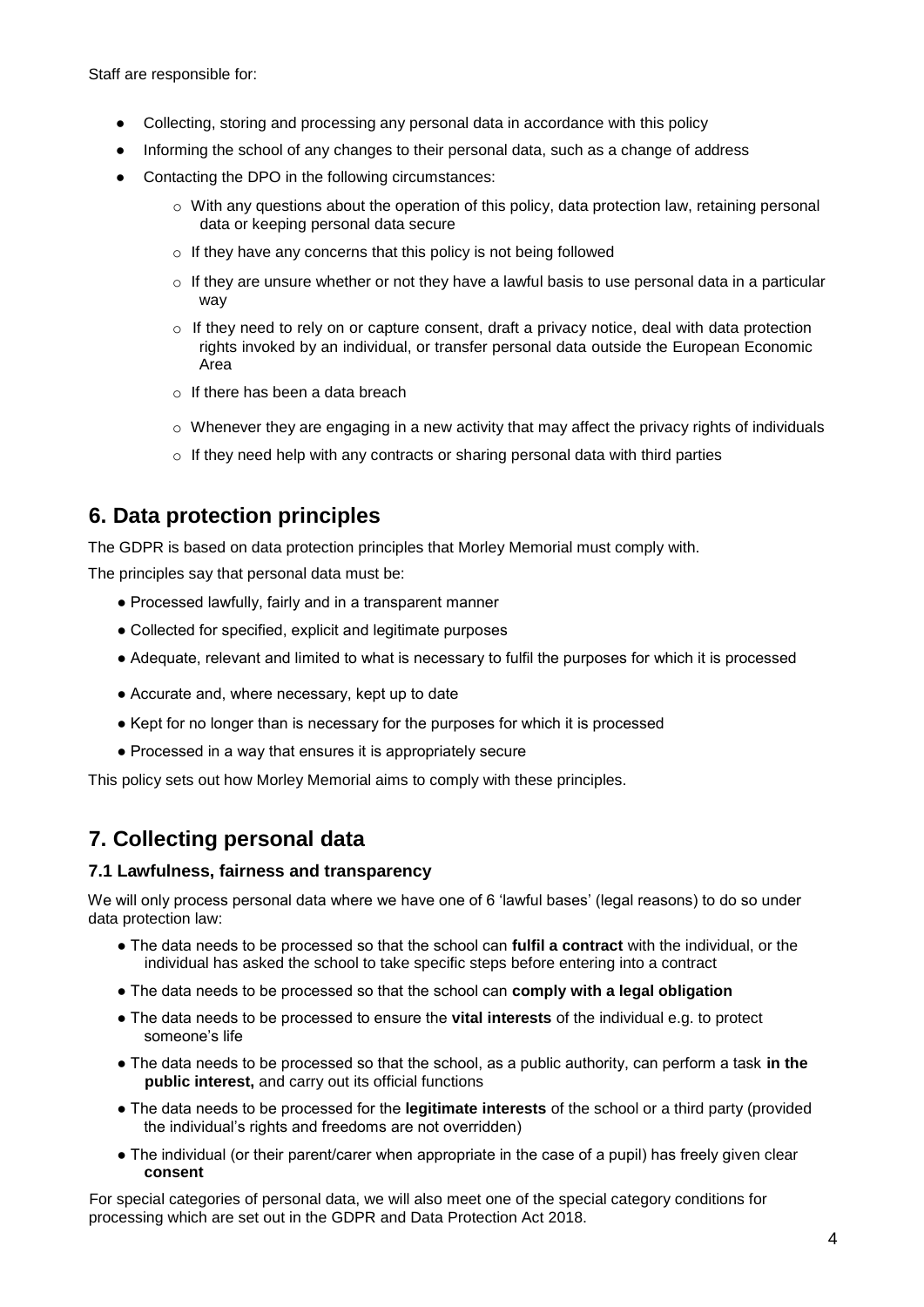Whenever we first collect personal data directly from individuals, we will provide them with the relevant information required by data protection law.

### **7.2 Limitation, minimisation and accuracy**

We will only collect personal data for specified, explicit and legitimate reasons which are set out in the Data Protection Act 2018 and associated GDPR legislation Article 6. We will explain these reasons to the individuals when we first collect their data.

If we want to use personal data for reasons other than those given when we first obtained it, we will inform the individuals concerned before we do so, and seek consent where necessary.

Staff must only process personal data where it is necessary in order to do their jobs.

When staff no longer need the personal data they hold, they must ensure it is deleted or anonymised. This will be done in accordance with Morley Memorial's record retention schedule.

### **8. Sharing personal data**

We will not normally share personal data with anyone else, but may do so where:

- There is an issue with a pupil or parent/carer that puts the safety of our staff at risk
- We need to liaise with other agencies we will seek consent as necessary before doing this
- Our suppliers or contractors need data to enable us to provide services to our staff and pupils for example, IT companies. When doing this, we will:
	- $\circ$  Only appoint suppliers or contractors which can provide sufficient quarantees that they comply with data protection law
	- $\circ$  Establish a data sharing agreement with the supplier or contractor, either in the contract or as a standalone agreement, to ensure the fair and lawful processing of any personal data we share
	- $\circ$  Only share data that the supplier or contractor needs to carry out their service, and information necessary to keep them safe while working with us

We will also share personal data with law enforcement and government bodies where we are legally required to do so, including for:

- The prevention or detection of crime and/or fraud
- The apprehension or prosecution of offenders
- The assessment or collection of tax owed to HMRC
- In connection with legal proceedings
- Where the disclosure is required to satisfy our safeguarding obligations
- Research and statistical purposes, as long as personal data is sufficiently anonymised or consent has been provided

We may also share personal data with emergency services and local authorities to help them to respond to an emergency situation that affects any of our pupils or staff.

Where we transfer personal data to a country or territory outside the European Economic Area, we will do so in accordance with data protection law.

### **9. Subject access requests and other rights of individuals**

#### **9.1 Subject access requests**

Individuals have a right to make a 'subject access request' to gain access to personal information that Morley Memorial holds about them. This includes:

- Confirmation that their personal data is being processed
- Access to a copy of the data
- The purposes of the data processing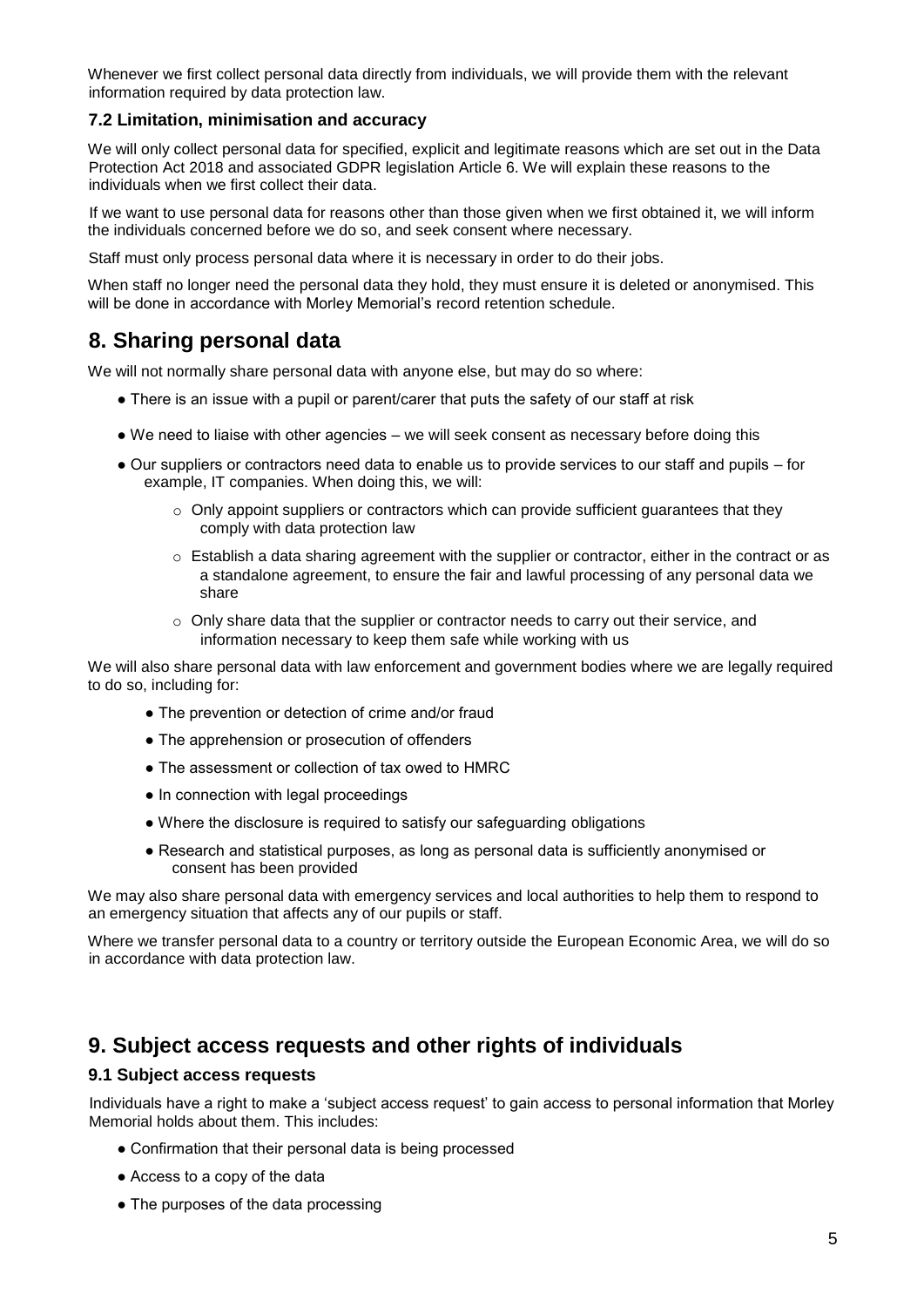- The categories of personal data concerned
- Who the data has been, or will be, shared with
- How long the data will be stored for, or if this isn't possible, the criteria used to determine this period
- The source of the data, if not the individual
- Whether any automated decision-making is being applied to their data, and what the significance and consequences of this might be for the individual

Subject access requests should include:

- Name of individual
- Correspondence address
- Contact number and email address
- Details of the information requested

If staff receive a subject access request, they must immediately forward it to the DPO.

#### **9.2 Children and subject access requests**

Personal data about a child belongs to that child, and not the child's parents or carers. For a parent or carer to make a subject access request with respect to their child, the child must either be unable to understand their rights and the implications of a subject access request, or have given their consent.

Children below the age of 12 are generally not regarded to be mature enough to understand their rights and the implications of a subject access request. Therefore, most subject access requests from parents or carers of pupils at Morley Memorial may be granted without the express permission of the pupil. This is not a rule and a pupil's ability to understand their rights will always be judged on a case-by-case basis.

### **9.3 Responding to subject access requests**

When responding to requests, we:

- may ask the individual to provide 2 forms of identification
- may contact the individual via phone to confirm the request was made
- will respond without delay and within 1 month of receipt of the request
- will provide the information free of charge
- may tell the individual we will comply within 3 months of receipt of the request, where a request is complex or numerous. We will inform the individual of this within 1 month, and explain why the extension is necessary

We will not disclose information if it:

- might cause serious harm to the physical or mental health of the pupil or another individual
- would reveal that the child is at risk of abuse, where the disclosure of that information would not be in the child's best interests
- is contained in adoption or parental order records
- is given to a court in proceedings concerning the child

If the request is unfounded or excessive, we may refuse to act on it, or charge a reasonable fee which takes into account administrative costs.

A request will be deemed to be unfounded or excessive if it is repetitive, or asks for further copies of the same information.

When we refuse a request, we will tell the individual why, and tell them they have the right to complain to the ICO.

#### **9.4 Other data protection rights of the individual**

In addition to the right to make a subject access request (see above), and to receive information when we are collecting their data about how we use and process it (see section 7), individuals also have the right to:

• withdraw their consent to processing at any time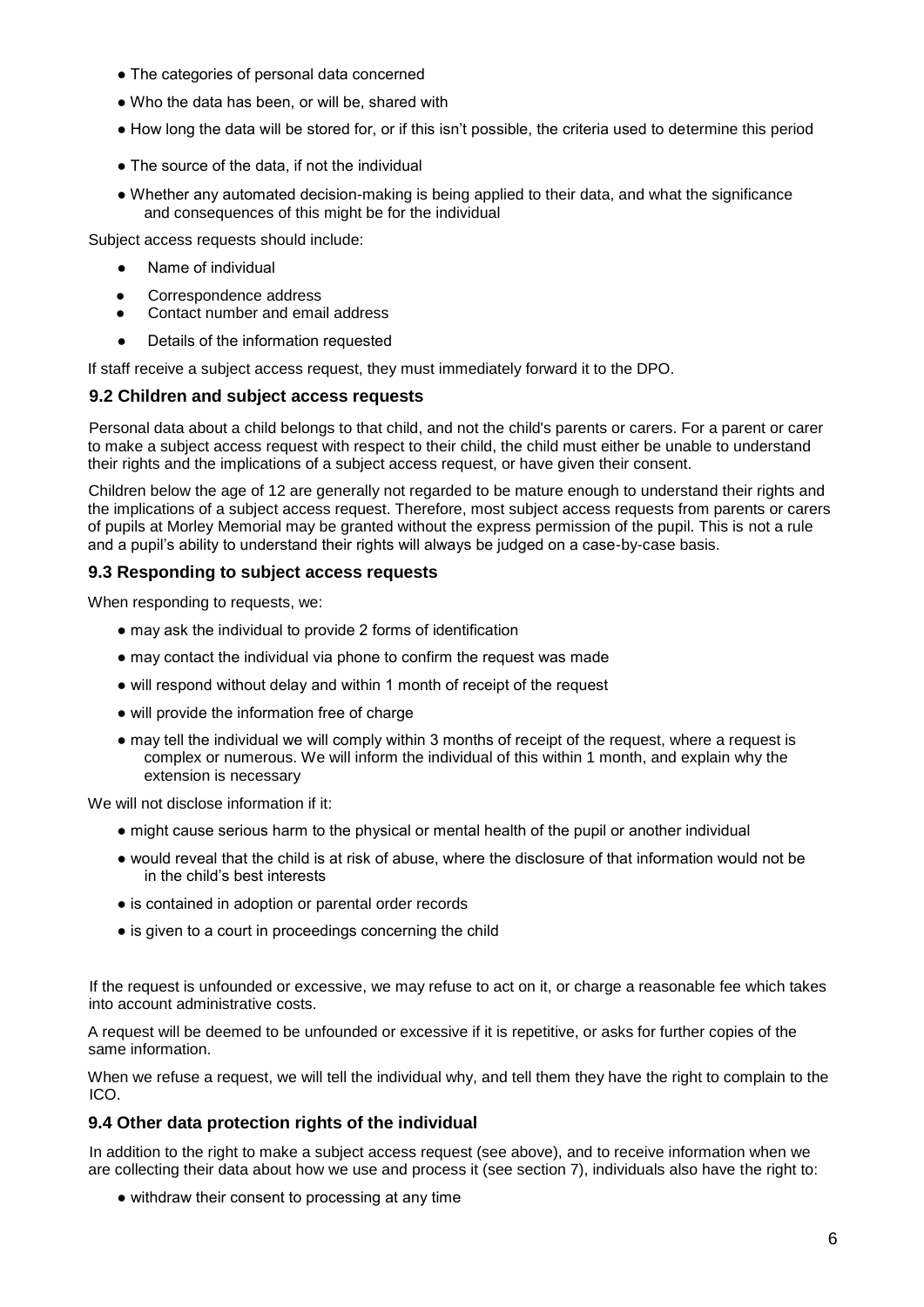- ask us to rectify, erase or restrict processing of their personal data, or object to the processing of it (in certain circumstances)
- prevent use of their personal data for direct marketing
- challenge processing which has been justified on the basis of public interest
- request a copy of agreements under which their personal data is transferred outside of the European Economic Area
- object to decisions based solely on automated decision making or profiling (decisions taken with no human involvement, that might negatively affect them)
- prevent processing that is likely to cause damage or distress
- be notified of a data breach in certain circumstances
- make a complaint to the ICO
- ask for their personal data to be transferred to a third party in a structured, commonly used and machine-readable format (in certain circumstances)

Individuals should submit any request to exercise these rights to the DPO. If staff receive such a request, they must immediately forward it to the DPO.

### **10. Parental requests to see the educational record**

Parents, or those with parental responsibility, have a legal right to free access to their child's educational record (which includes most information about a pupil) within 15 school days of receipt of a written request.

# **11. CCTV**

We use CCTV in various locations around the school site to ensure it remains safe and we have a CCTV policy which regulates how the images recorded are dealt with.

We do not need to ask individuals' permission to use CCTV, but we make it clear where individuals are being recorded. Security cameras are clearly visible and accompanied by prominent signs explaining that CCTV is in use.

Any enquiries about the CCTV system should be directed to the Business Manager via the school office.

### **12. Photographs and videos**

As part of our school activities, we may take photographs and record images of individuals within our school.

We will obtain written consent from parents/carers for photographs and videos to be taken of their child for communication, marketing and promotional materials. We will clearly explain how the photograph and/or video will be used to both the parent/carer and pupil.

Uses may include:

- Within school on notice boards and in school newsletters, etc.
- Online on our school website

Consent can be refused or withdrawn at any time. If consent is withdrawn, we will delete the photograph or video and not distribute it further.

When using photographs and videos in this way, we will not accompany them with any other personal information about the child, to ensure they cannot be identified.

# **13. Data protection by design and default**

We will put measures in place to show that we have integrated data protection into all of our data processing activities, including:

● Appointing a suitably qualified DPO, and ensuring they have the necessary resources to fulfil their duties and maintain their expert knowledge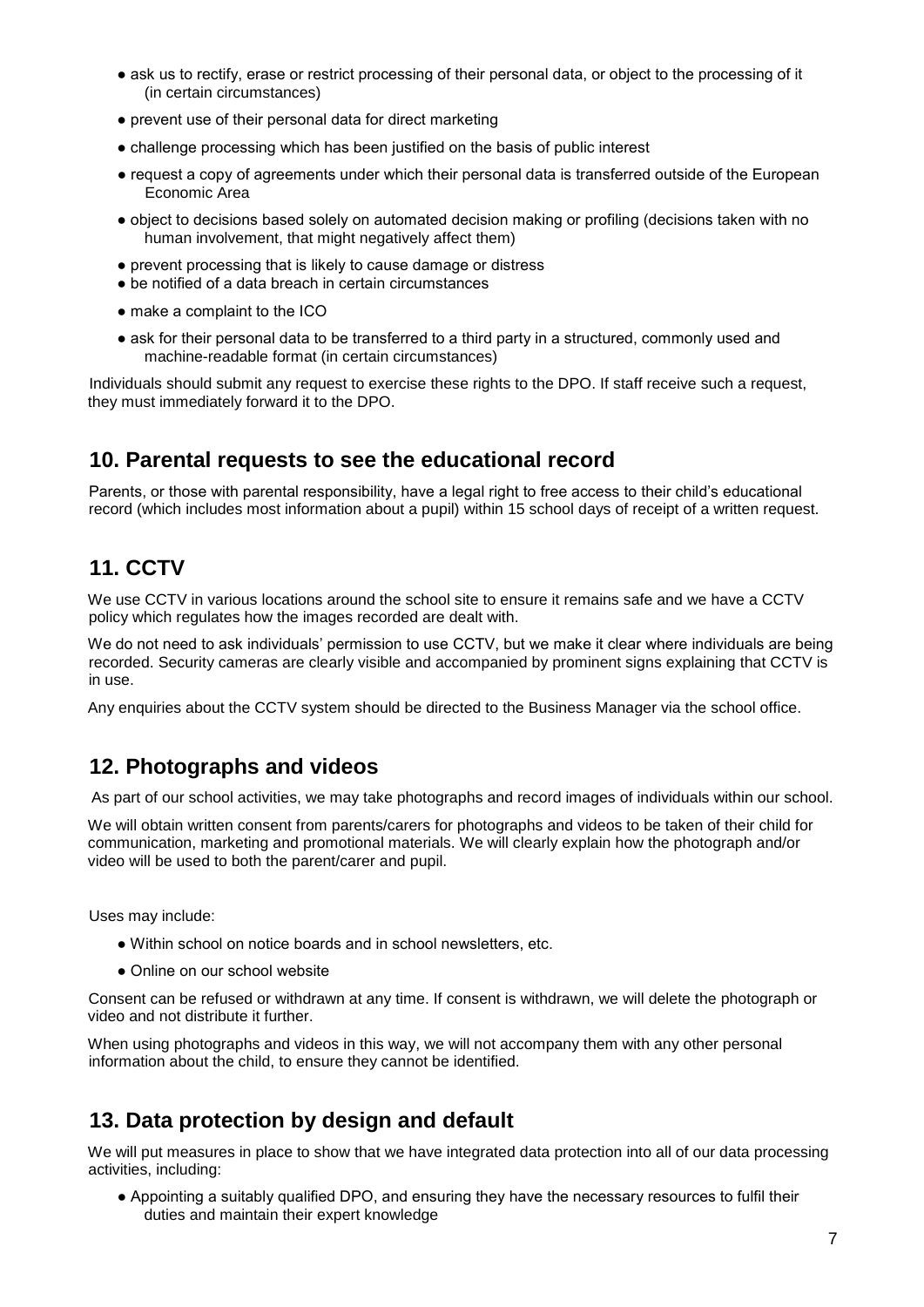- Only processing personal data that is necessary for each specific purpose of processing, and always in line with the data protection principles set out in relevant data protection law (see section 6)
- Completing privacy impact assessments where the school's processing of personal data presents a high risk to rights and freedoms of individuals, and when introducing new technologies (the DPO will advise on this process)
- Integrating data protection into internal documents including this policy, any related policies and privacy notices

● Regularly training members of staff on data protection law, this policy, any related policies and any other data protection matters; we will also keep a record of attendance

● Regularly conducting reviews and audits to test our privacy measures and make sure we are compliant

● Maintaining records of our processing activities, including:

o For the benefit of data subjects, making available the name and contact details of our school and DPO and all information we are required to share about how we use and process their personal data (via our privacy notices)

 $\circ$  For all personal data that we hold, maintaining an internal record of the type of data, data subject, how and why we are using the data, any third-party recipients, how and why we are storing the data, retention periods and how we are keeping the data secure

# **14. Data security and storage of records**

We will protect personal data and keep it safe from unauthorised or unlawful access, alteration, processing or disclosure, and against accidental or unlawful loss, destruction or damage.

In particular:

● Paper-based records and portable electronic devices, such as laptops and hard drives that contain personal data are kept under lock and key when not in use

● Papers containing confidential personal data must not be left on office and classroom desks, on staffroom tables, pinned to notice/display boards, or left anywhere else where there is general access

● Password protection is used to access school computers, laptops and other electronic devices. Staff and pupils are reminded to change their passwords at regular intervals

● how we need to share personal data with a third party, we carry out due diligence and take reasonable steps to ensure it is stored securely and adequately protected (see section 8)

# **15. Disposal of records**

Personal data that is no longer needed will be disposed of securely. Personal data that has become inaccurate or out of date will also be disposed of securely, where we cannot or do not need to rectify or update it.

For example, we will shred or incinerate paper-based records, and overwrite or delete electronic files. We may also use a third party to safely dispose of records on the school's behalf. If we do so, we will require the third party to provide sufficient guarantees that it complies with data protection law.

# **16. Personal data breaches**

The school will make all reasonable endeavours to ensure that there are no personal data breaches.

In the unlikely event of a suspected data breach, we will follow the procedure set out in appendix 1.

When appropriate, we will report the data breach to the ICO within 72 hours. Such breaches in a school context may include, but are not limited to:

● A non-anonymised dataset being published on the school website which shows the exam results of pupils eligible for the pupil premium

- Safeguarding information being made available to an unauthorised person
- The theft of a school laptop containing non-encrypted personal data about pupils

### **17. Training**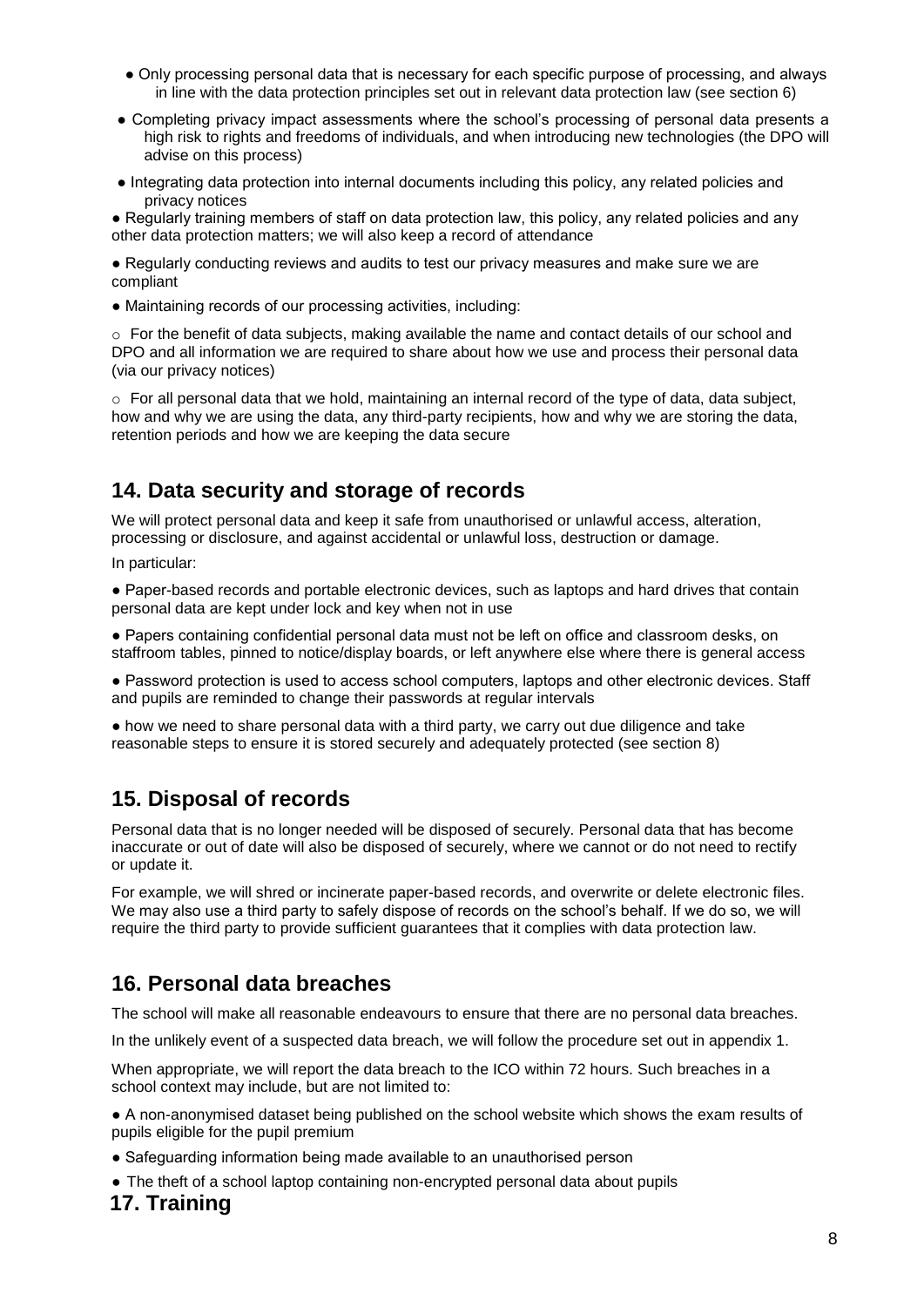All staff and governors are provided with data protection training as part of their induction process and are required to sign a document to confirm the relevant training has been received. For staff, this document is retained in their personnel file and, for Governors, a training record will be kept by the Clerk to the Governors.

Data protection will also form part of continuing professional development, where changes to legislation, guidance or the school's processes make it necessary.

### **18. Monitoring arrangements**

The DPO is responsible for monitoring and reviewing this policy.

This policy will be reviewed **every 2 years** and shared with the Governing Body.

### **Appendix 1: Personal data breach procedure**

This procedure is based on guidance on personal data breaches produced by the ICO.

- On finding or causing a breach, or potential breach, the staff member or data processor must immediately notify the Headteacher or Business Manager who will then contact the DPO.
- The DPO will investigate the report, and determine whether a breach has occurred. To decide, the DPO will consider whether personal data has been accidentally or unlawfully:
	- o Lost
	- o Stolen
	- o Destroyed
	- o Altered
	- o Disclosed or made available where it should not have been
	- o Made available to unauthorised people
- The DPO will alert the Headteacher and the Chair of Governors
- The DPO will make all reasonable efforts to contain and minimise the impact of the breach, assisted by relevant staff members or data processors where necessary. (Actions relevant to specific data types are set out at the end of this procedure)
- The DPO will assess the potential consequences, based on how serious they are, and how likely